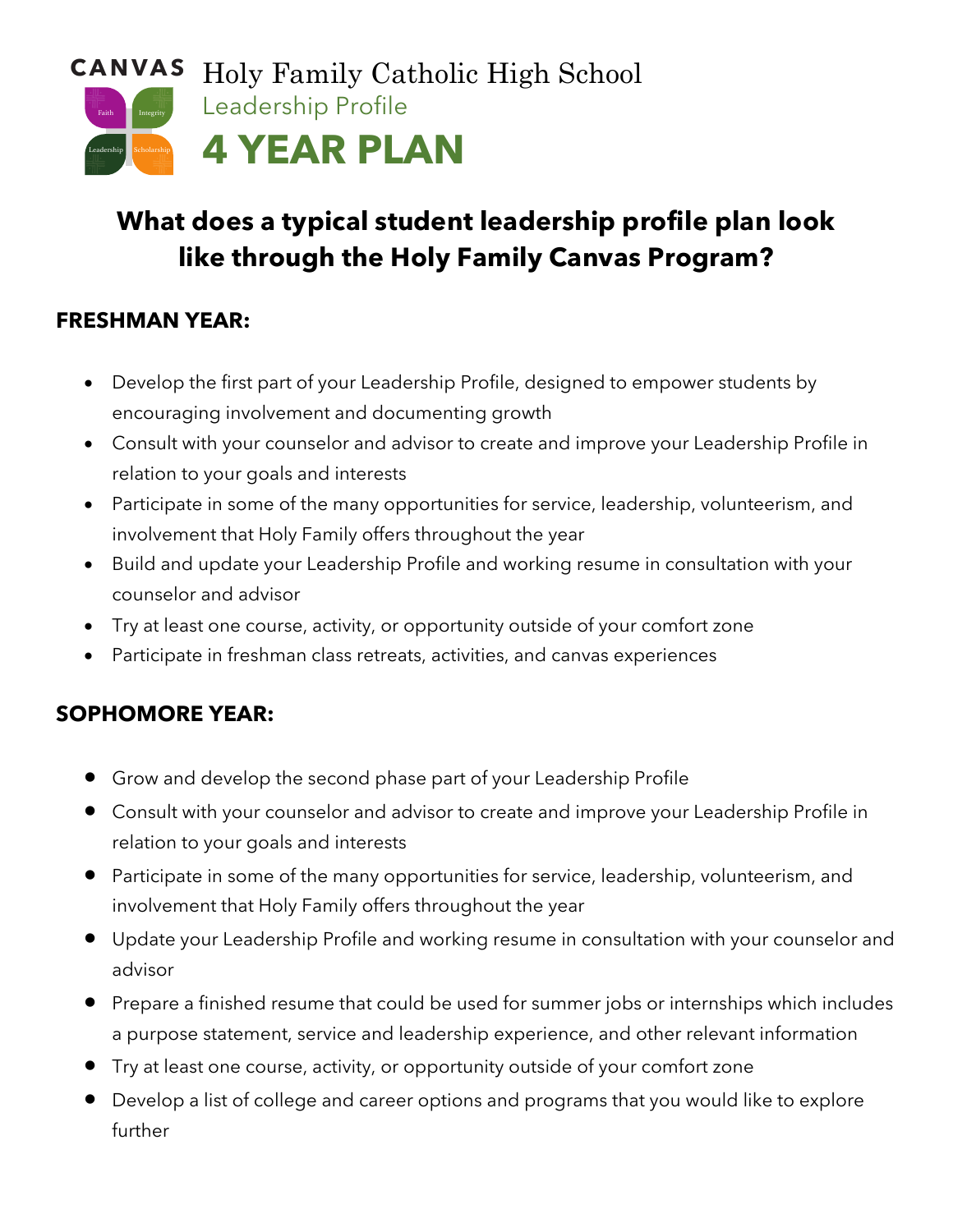### **JUNIOR YEAR:**

- Continue to expand and improve your Leadership Profile
- Consult with your counselor and advisor to identify strengths and gaps in your Leadership Profile in relation to your goals and interests
- Participate in some of the many opportunities for service, leadership, volunteerism, and involvement that Holy Family offers throughout the year
- Update your Leadership Profile and working resume in consultation with your counselor and advisor
- Update your resume to be used for summer jobs or internships that includes a purpose statement, service and leadership experience, and other relevant information
- Participate in a guided panel interview of industry professionals
- Try at least one course, activity, or opportunity outside of your comfort zone
- Hone in on your list of college options and programs that you would like to pursue, and learn more about the qualifications to continue on that path
- Prepare a college application portfolio including:
	- o Your updated leadership portfolio/credentials
	- o Three letters of reference
	- o Writing sample prepared in consultation with the English Department
- Develop a list of vocational directions/options (as best you know them) and the relevant skills that may be required to pursue those options.
- Begin developing a list of mentors within your chosen field(s) of study
- Participate in at least one additional developmental opportunity related to the pursuit of your post-high school goals

## **SENIOR YEAR:**

- Continue to expand and improve your Leadership Profile, designed to empower students by encouraging involvement and documenting growth
- Consult with your counselor and advisor to identify strengths and gaps in your Leadership Profile in relation to your goals and interests
- Participate in some of the many opportunities for service, leadership, volunteerism, and involvement that Holy Family offers throughout the year